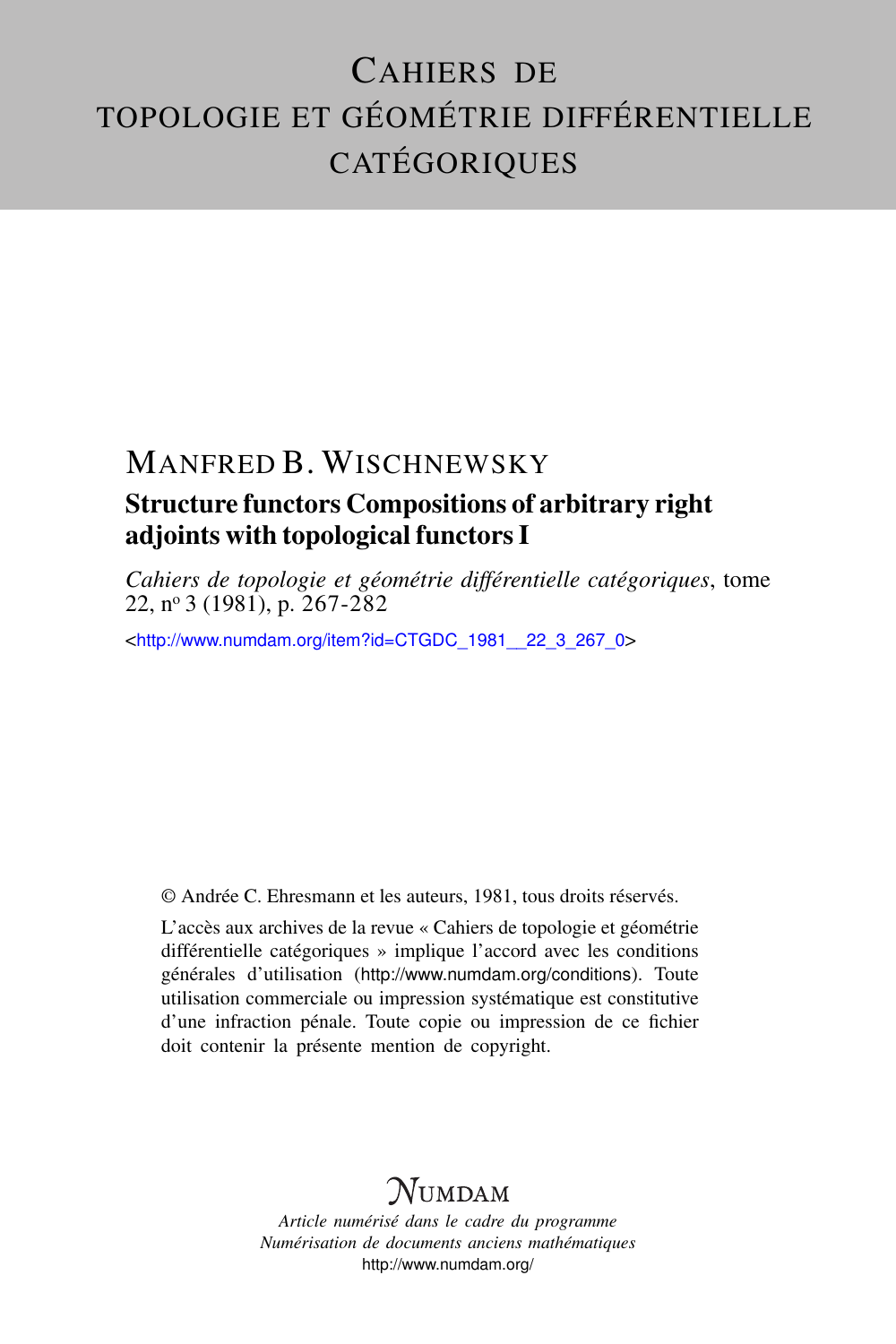CAHIERS DE TOPOLOGIE ET GEOMETRIE DIFFERENTIELLE  $Vol. XXII - 3 (1981)$ 

3<sup>e</sup> COLLOOUE SUR LES CATEGORIES DEDIE A CHARLES EHRESMANN Amiens, Juillet 1980

#### **STRUCTURE FUNCTORS**

# - Compositions of arbitrary right adjoints with topological functors | -

by Manfred B. WISCHNEWSKY

Tout cela est fait pour amuser  $Z_{\mathcal{E} \mathcal{V} \mathcal{V}}$ dit le Sphin $x^*$ .



#### **INTRODUCTION**

In [26] I introduced a new concept for functors which is in fact a class of concepts - called structure functors, resp. more exactly structure functor sequences. Structure functors appear everywhere. Examples are the q-functors in the sense of Ehresmann [6], proclusion functors in the sense of Wyler [29], reflective or coreflective embeddings into categories of sketched structures (A. & C. Ehresmann [7], Gabriel & Ulmer [8]) or into topological categories (Trnkova [24], Wischnewsky [25], Tholen [20]). In [27] I used this concept to characterize completely all full (reflective or) coreflective restrictions of semitopological functors.

In this paper I will use the concept of structure functors in order to characterize all those functors which can be represented as a composition of an arbitrary right adjoint functor with a topological functor. The notion «structure functor» introduced here fills «continuously» the gap between arbitrary topological functors - apparently the best possible type of functor - and arbitrary right adjoint functors. Hence this new notion solves at the same time several long considered open problems. Finally one should mention that the results presented here contain as special instances all fundamental theorems for semitopological functors, given e.g. in Tholen [20] \*\*). In fact more general everything done as yet for semitopological

\*) C. Ehresmann, Catégories et Structures (Prélude), Dunod, 1965.

\*\*) The papers  $\lceil 20 \rceil$  and  $\lceil 26 \rceil$  were used as a guideline for this article.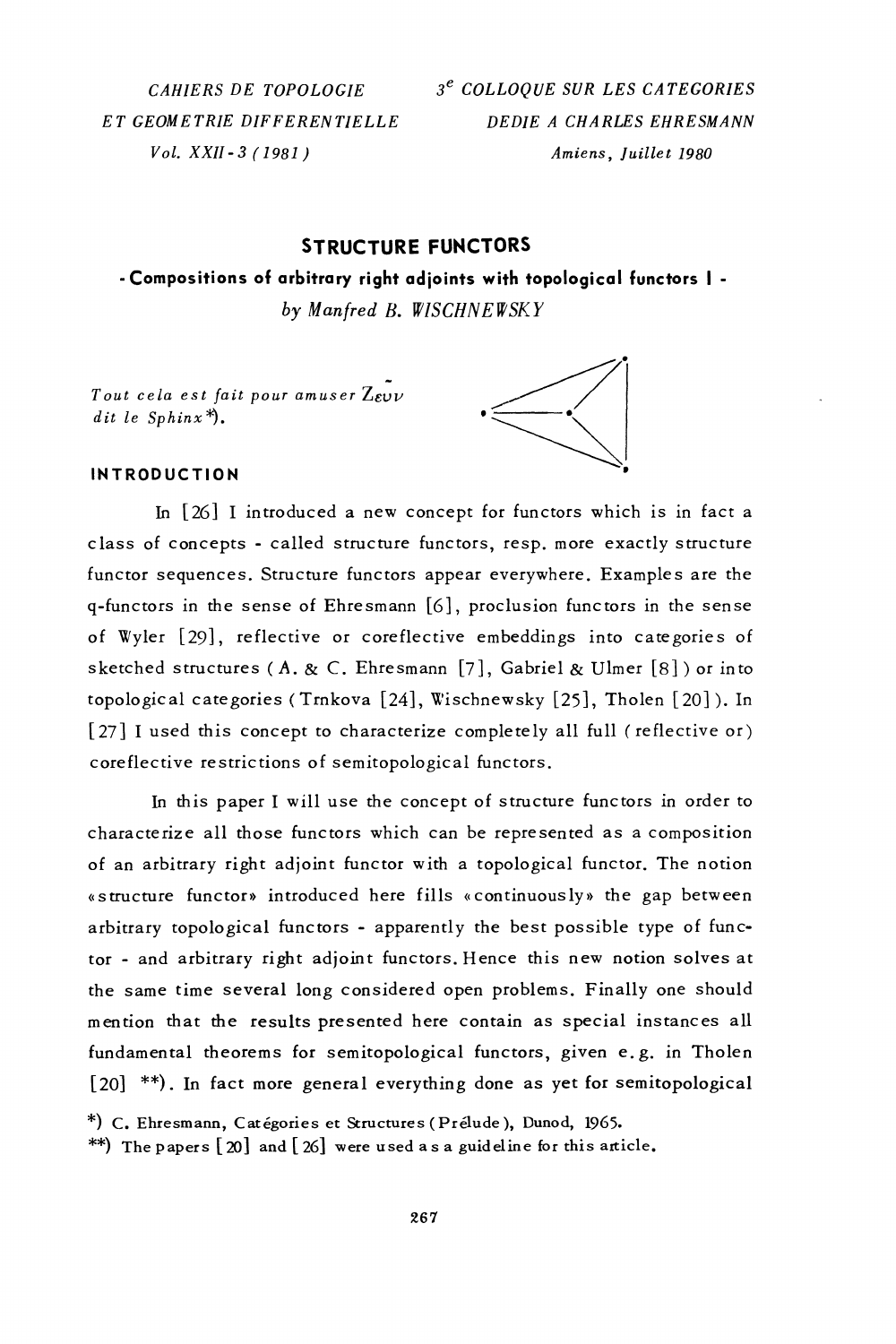functors has its translation, resp. generalization, for structure functors as it is shown in [28] and several subsequent papers.

#### 0. NOTATIONS.

Let  $S: A \rightarrow X$  be a functor. A *S-cone* is a triple  $(X, \psi, D(A)),$ where X is an X-object,  $D(\underline{A}): \underline{D} \rightarrow \underline{A}$  is an  $\underline{A}$ -diagram ( $\underline{D}$  may be void or large) and  $\psi : \Delta X \rightarrow SD(A)$  is a functorial morphism ( $\Delta$  denotes the «constant» functor into the functor category). We shall abbreviate often  $(X, \psi, D(A))$  by  $\psi$ . Cone(S) denotes the «class» of all S-cones. If D is the one point category, then  $\psi$  is called a S-morphism denoted by (A, a) where A is an A-object and  $a: X \rightarrow SA$  is an X-morphism.

The dual notions are S-cocone and S-comorphism.

The classes of S-morphisms, S-cocones and S-comorphisms are denoted by Mor(S),  $Co\text{-}cone(S)$ ,  $Co\text{-}Mor(S)$ . Epi(S) denotes the class of all S-morphisms  $(A, e)$  with the property:

for all A-morphisms p, q:  $A \stackrel{\rightarrow}{\rightarrow} B$  the equation  $(Sp)e = (Sq)e$  implies  $q = p$ .

The dual notion is S-monomorphism.

#### 1. STRUCTURE FUNCTORS, BASIC DEFINITIONS

Let

 $(A \xrightarrow{S} X) = (A \xrightarrow{P} B \xrightarrow{Q} X)$ 

be a factorization.

(1.1) DEFINITION (Semifinal structure functors).

1) Let  $y := (D, y, X)$  be a Q-cocone. A  $(P, Q)$ -extension of y (or just an extension) consists of a S-morphism  $(A, f: X \rightarrow SA)$  and a cocone  $\beta: D \to \Delta P A$  such that  $Q\beta = (\Delta f)\gamma$ . Such an extension will be denoted by  $(A, f, \beta)$ .

2) Let  $(A, f, \beta)$  and  $(A', f', \beta')$  be extensions of  $(D, y, X)$ . A morphism between these extensions  $a:(A, f, \beta) \rightarrow (A', f', \beta')$  is an  $\underline{A}$ -morphism  $a: A \rightarrow A'$  such that

$$
f' = (Sa)f
$$
 and  $\beta' = (\Delta Pa) \beta$ .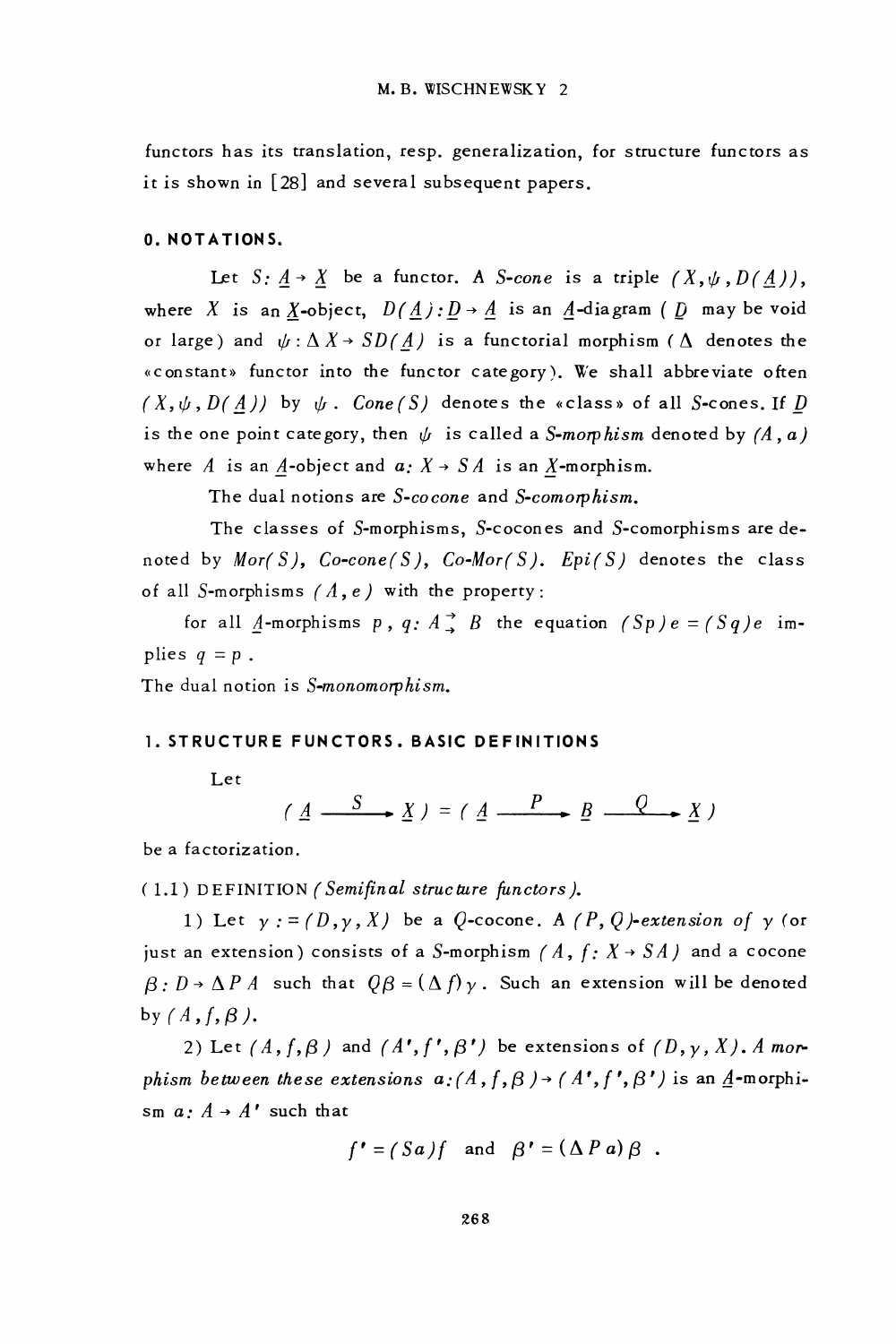This defines the category of all  $(P, 0)$ -extensions of  $\nu$ .

3) A semifinal extension of  $\nu$  is an initial object in the category of all  $(P, Q)$ -extensions of  $y$ .



4) S is called a semifinal structure functor\*) with respect to  $(P, Q)$ or more exactly a semifinal topologically-right adjoint structure functor, with respect to  $(P, Q)$  if for all diagrams  $D$  (  $D$  may be empty or large) and all  $Q$ -cocones  $(D, \gamma, X)$  there exists a semifinal extension.

(1.2) REMARKS. 1) If  $P = Id$  and  $Q = S$  then the semifinal structure functors (with respect to  $(Id, S)$ ) are just the semitopological functors.

2) A S-morphism  $(A, e: X \rightarrow SA)$  is called a S-quotient relative to  $(P, Q)$  or just a S-quotient (if there is no confusion) if there exist a  $Q$ cocone  $(D, y, X)$  and a cocone  $\beta: D \rightarrow \Delta P A$  such that  $(A, e, \beta)$  is a semifinal extension of  $(D, \gamma, X)$ . The class of all S-quotients is denoted by  $Quot(S)$ .

3) In general  $Quot(S)$  does not contain  $Iso(S)$ , the class of all Smorphisms which are isomorphisms. ([so(S]  $C$  Quot(S) if and only if S is semitopological.)

(1.3) DEFINITION (Semiinitial structure functors). Let (D,  $\phi : \Delta X \rightarrow SD$ ) be a S-cone where  $D: \underline{D} \rightarrow \underline{A}$  is a diagram in  $\underline{A} \in \underline{D}$  may be void or large).

1) A factorization of  $\phi$  (along S) consists of a S-morphism (A,  $e: X \rightarrow SA$  and an A-cone  $a: \Delta A \rightarrow D$  with

$$
(*) \qquad \qquad \phi = (Sa)(\Delta e).
$$

\*) Localizable structure functors = multi-structure functors = compositions of arbitrary localizable right adjoints with topological functors are obtained by  $[26]$ , Appendix A3; details appear somewhere else.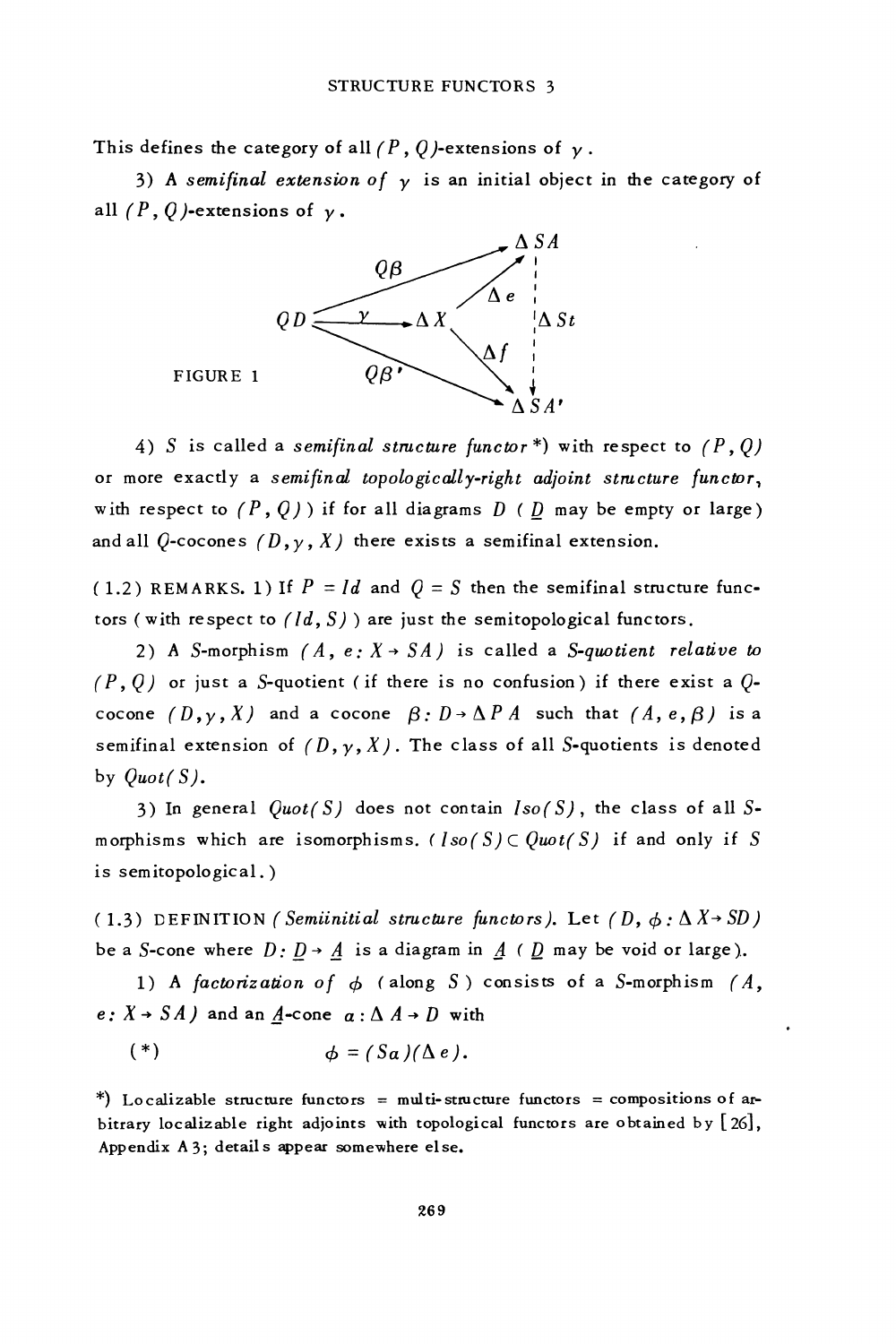2) The factorization  $(A, e, a)$  is called a semiinitial coextension (with respect to  $(P, Q)$ ) of  $(X, \phi, D)$  iff:

(SI1) For all Q-comorphisms  $(B, x: QB \rightarrow X)$ , and functorial morphisms  $\beta : \Delta B \rightarrow PD$  with  $\phi(\Delta x) = QB$  there exists exactly one P-morphism  $(A, t: B \rightarrow PA)$  such that

$$
Qt = e \cdot x
$$
 and  $\beta = (P\alpha)(\Delta t)$ .

(SI2) If  $t: A \rightarrow A$  is an A-morphism with

$$
(St)e = e \quad \text{and} \quad a(\Delta t) = a,
$$

then  $t = id_A$ .



3) A functor S is called a semiinitial structure functor relative to  $(P, Q)$ , or more exactly a semiinitial topologically-right adjoint structure functor relative to  $(P, Q)$ , iff for every S-cone  $(X, \phi, D)$  there exists a semiinitial coextension (with respect to  $(P, Q)$ ).

(1.4) EXAMPLES. The following examples are (semifinal and semiinitial) structure functors:

- 1) Topological functors (take  $P = Id$ ,  $Q = S$  and  $Quot(S) = Iso(S)$ ).
- 2) Arbitrary right adjoint functors (take  $P = S$ ,  $Q = Id$  and
	- Quot(S) = the class of all units  $\eta X: X \rightarrow SA$ ,  $X \in \underline{X}$ );

in particular arbitrary monadic functors.

3) The composition of structure functors (let

$$
S_{1} = Q_{1}P_{1}: \underline{A}_{1} \rightarrow \underline{A}_{2}, \quad S_{2} = Q_{2}P_{2}: \underline{A}_{2} \rightarrow \underline{X}
$$

with  $Quot(S_1)$ , resp.  $Quot(S_2)$ , structure functors; then  $S_2S_1 = S$  is a structure functor with respect to  $Q = Q_2$ ,  $P = P_2 Q_1 P_1$  and

$$
Quot(S) := \{ S_I(e_I), e_2 \mid e_I \in Quot(S_I), e_2 \in Quot(S_2)
$$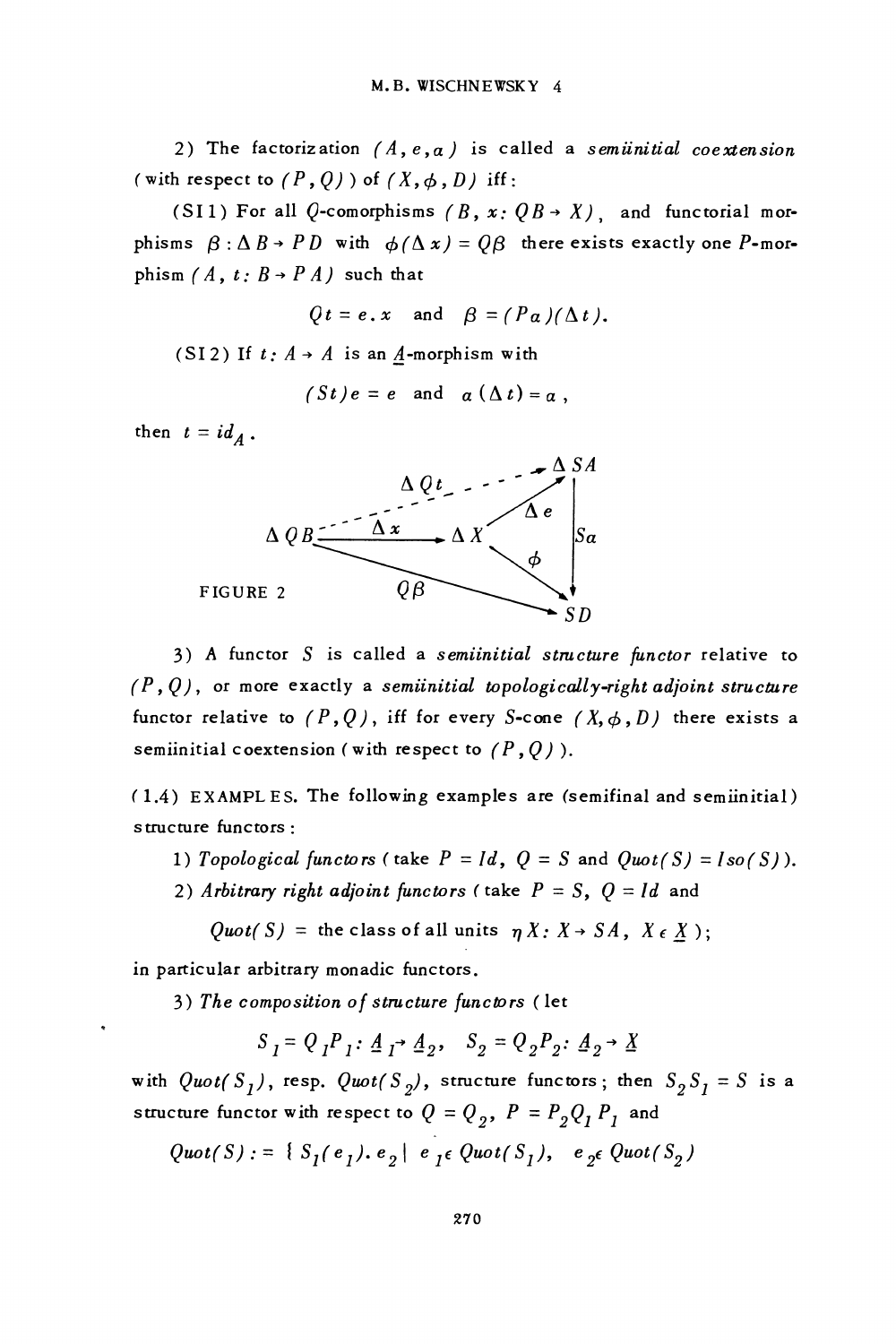and 
$$
S_1(e_1)
$$
 and  $e_2$  composite};

in particular all functors which can be decomposed into an arbitrary right adjoint and a topological functor.

#### 2. THE DUALITY THEOREM FOR STRUCTURE FUNCTORS

The duality for (topologically-right adjoint) structure functors is a special instance of a much more general duality theorem for structure functor sequences (Wischnewsky [26]). First we need the following

 $(2.1)$  LEMMA. Let

 $(A \xrightarrow{S} X) = (A \xrightarrow{P} B \xrightarrow{Q} X)$ 

be a semifinal or semiinitial structure functor with respect to  $(P, Q)$ . Then Q is faithful with respect to P-morphisms.

PROOF. 1) Let S be a semifinal structure functor with respect to  $(P, Q)$ . Let  $f, g: B \rightrightarrows PA'$ ,  $A' \in \underline{A}$ , be two *P*-morphisms with  $Qf = Qg$  and  $f \neq g$ . Let  $I$  be the class of all  $A$ -morphisms. Let

$$
B_i = B, \ \gamma_i = Q f \colon QB_i \to SA'
$$
 for all  $i \in I$ .

This defines an  $I$ -indexed discrete  $O$ -cocone

$$
(B_i, \gamma_i; QB_i \rightarrow QPA')_{i \in I}
$$

Take the  $(P, Q)$ -semifinal extension of  $(B_i, y_i)_{i \in I}$  denoted by  $(A, e, b_i)_{i \in I}$ . Let  $b_i' := f: B_i \rightarrow PA'$ ,  $i \in I$ . Then  $Q b_i' = y_i$  for all  $i \in I$ . Hence there exists a unique morphism  $t : A \rightarrow A$  such that

$$
b'_{i} = (P t) b_{i}, i \in I, \text{ and } (St) e = id.
$$

This implies that the class

 $J := \{ t \in \underline{A}(A, A^*) \mid \text{for all } i \in I, (P t) b_i \in \{f, g\} \}$ 

is nonvoid. Hence there exists a surjective mapping  $\sigma: I \rightarrow J$ . Now define

$$
b'_{i} := \begin{cases} \int & \text{if } (P \sigma(i)) b_{i} = g \\ g & \text{if } (P \sigma(i)) b_{i} = f. \end{cases}
$$

Then  $y_i = Q b_i^*$  for all  $i \in I$ . The universal property delivers an  $\underline{A}$ -morphism  $t: A \rightarrow A'$  such that  $(Pt)b_i = b'_i$  for all  $i \in I$ . Let  $i_0 \in I$  with  $\sigma(i_0) = t$ .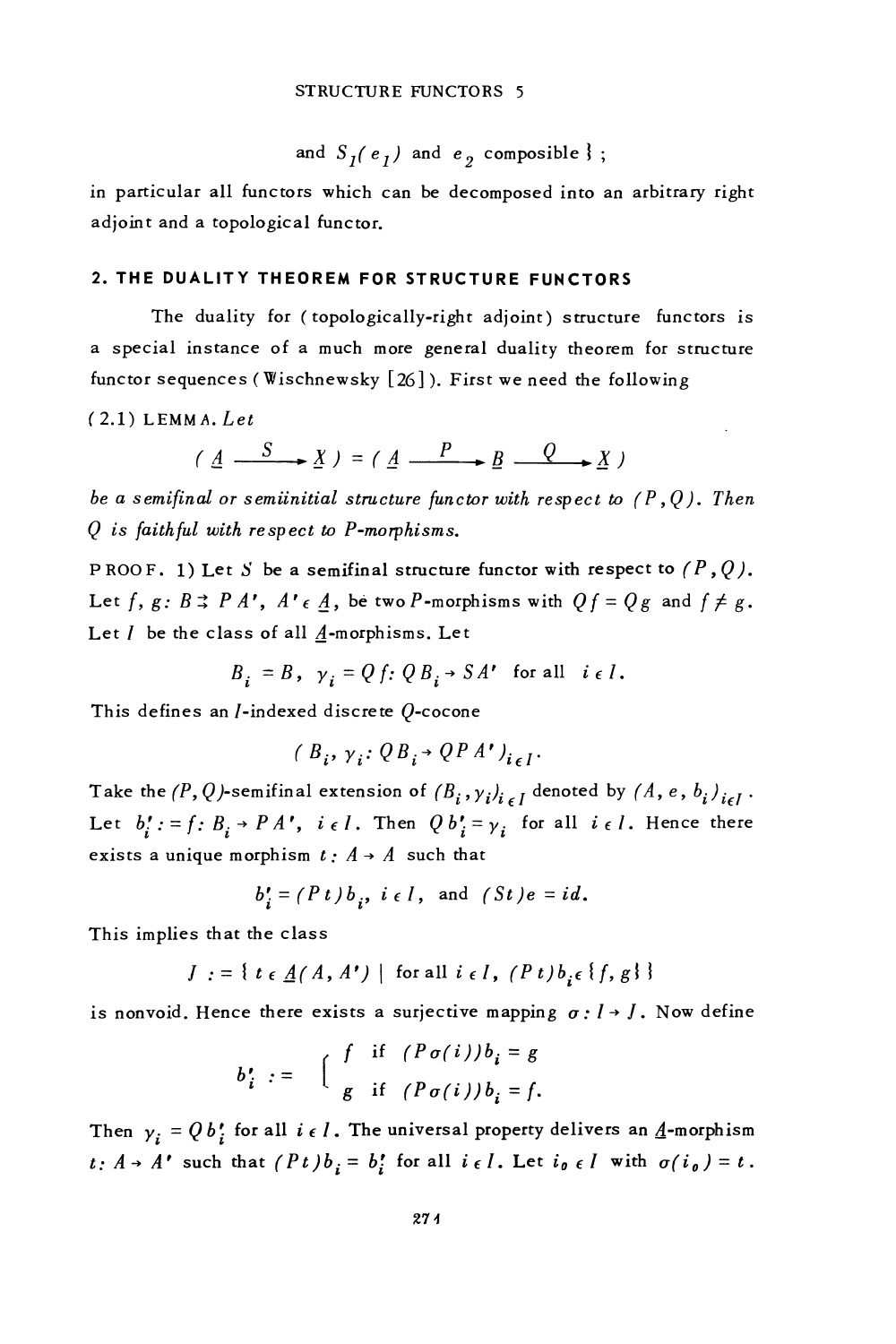Then

$$
(P\sigma(i_{\mathfrak{0}}))b_i = g \Leftrightarrow (P\sigma(i_{\mathfrak{0}}))b_i = f.
$$

But this is a contradiction. Hence  $f = g$ .

2) The proof for semiinitial structure functors is done in the same way.

(2.2) COROLLARY (Tholen [20]). Every semitopological functor is faithful.

(2.3) THEOREM (Duality for structure functors - Wischnewsky [26]). Notation as in Section 1. For a factorization

$$
( \underline{A} \xrightarrow{S} \underline{X} ) = ( \underline{A} \xrightarrow{P} \underline{B} \xrightarrow{Q} \underline{X} )
$$

there are equivalent:

- (i) S is a semiinitial structure functor (for  $(P, Q)$ ).
- (ii) S is a semifinal structure functor (for  $(P, Q)$ ).

PROOF (Outline [26]). (i) + (ii) Let (D,  $\phi$ : QD +  $\Delta X$ ) be a Q-cocone. Let C be the full subcategory of the comma-category  $(X\bigcup S)$  consisting of all those  $A, x: X \rightarrow SA$  for which there exists a cone  $\beta: D \rightarrow \Delta P A$  with  $\theta \beta = (\Delta x) \phi$ .  $\beta$  is uniquely determined by  $(A, x)$  (Lemma 2.1). Let

$$
C: \underline{C} \to \underline{A} : (A, x) \to A, \quad \psi: \Delta X \to SC: \underline{C} \to \underline{X} : \psi(A, x) : = x: X \to SA,
$$

$$
\beta_d(A, x) := \beta(d): QDd \to SA \quad \text{for} \quad d \in Ob \underline{D}.
$$

Let

$$
\psi = (Sa)(\Delta e): \Delta X \rightarrow \Delta SA \rightarrow SC
$$

be a semiinitial factorization. Since  $\left(\frac{\partial \beta}{\partial t} - \psi(\Delta \phi/d)\right)$  there exists a unique  $y(d)$ :  $Dd \rightarrow P A$ . This defines a functorial morphism  $y: D \rightarrow \Delta P A$ . Then  $Q_y = (\Delta e) \phi$  is a semifinal extension for  $\phi$ .  $(ii) \rightarrow (i)$  is proved in a similar way.

(2.4) COROLLARY (Duality for semitopological functors - Tholen [20] ). The following assertions are equivalent for a functor S:  $\underline{A} \rightarrow \underline{X}$ :

- $(i)$  S is a semifinal functor.
- $(ii)$  S is a semiinitial functor.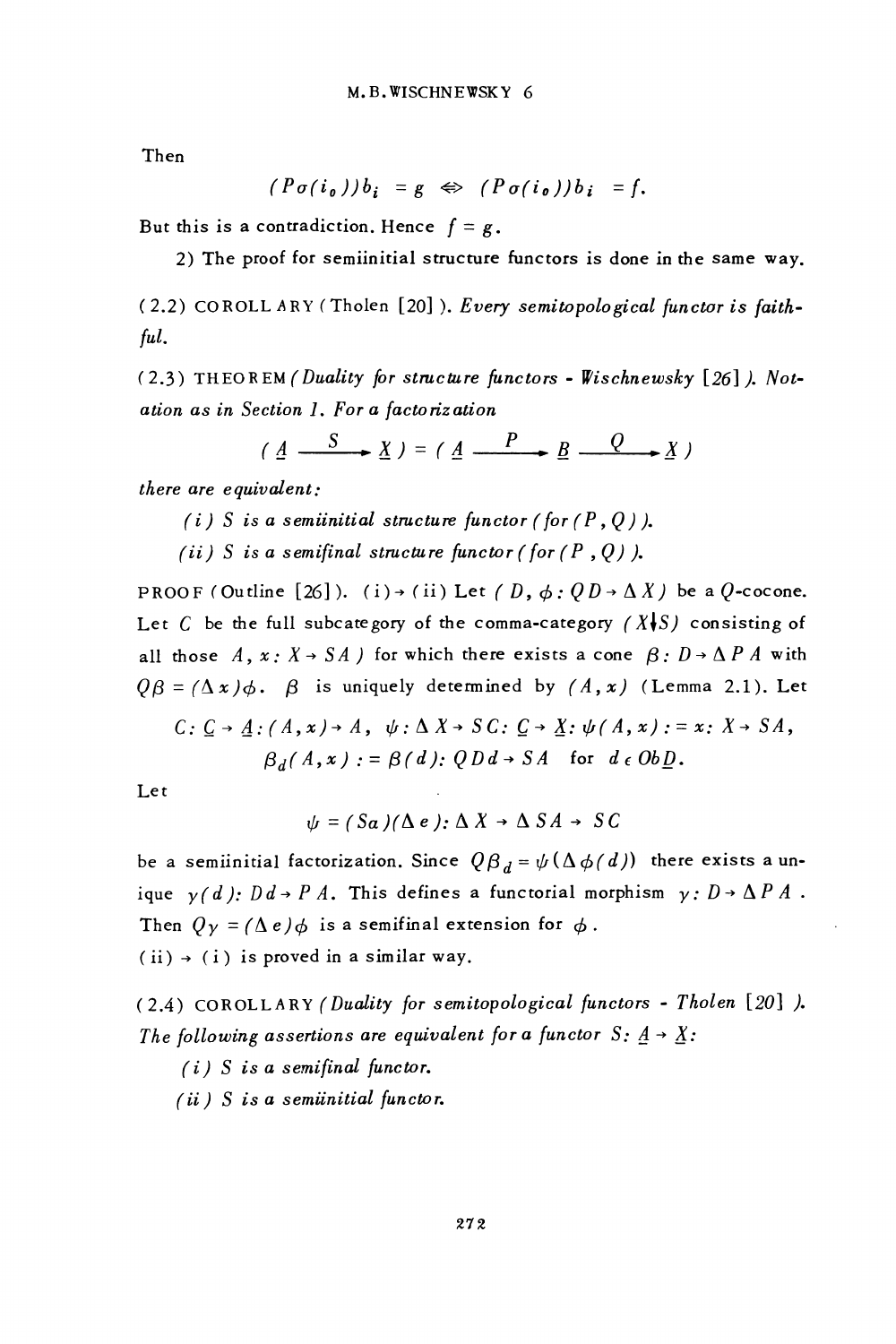#### 3. THE LOCALLY-ORTHOGONAL, RESP. THE LEFT-EXTENSION CHA-RACTERIZATION OF STRUCTURE FUNCTORS

 $\overline{ }$ 

Let

$$
(\underline{A} \xrightarrow{S} \underline{X}) = (\underline{A} \xrightarrow{P} \underline{B} \xrightarrow{Q} \underline{X})
$$

be a factorization of S and  $\Pi \subset Mor(S)$  be a class of S-morphisms.

 $(3.1)$  DEFINITION. S is called a  $\Pi$ -locally-orthogonal structure functor with respect to  $(P, Q)$  iff every S-cone  $(D, \phi: \Delta X \rightarrow SD)$  where  $D: D \rightarrow A$ may be void or large has a factorization

$$
\phi = (Sa)(\Delta e^*) \text{ where } (A^*, e^* : X \to SA^*) \in \Pi
$$

and  $a: \Delta A^* \rightarrow D$  is an A-cone such that for every

$$
x: Y \to X \text{ in } \underline{X}, (A, e: Y \to SA) \in \Pi \text{ and}
$$
  

$$
\beta: \Delta P A \to PD \text{ with } (Q\beta)(\Delta e) = \phi(\Delta x)
$$

there exists exactly one A-morphism  $t: A \rightarrow A^*$  such that

$$
(\Delta e^*) (\Delta x) = (\Delta St)(\Delta e)
$$
 and  $\beta = (P\alpha)(\Delta P t)$ .

The factorization  $(A^*, e^*, a)$  itself is called II-locally orthogonal.

(3.2) DEFINITION. Let  $D(X): D \rightarrow X$  and  $D(A): D \rightarrow A$  be diagrams (D may be void or large) and  $\phi: D(\underline{X}) \rightarrow \Delta X$  and  $\pi: D(\underline{X}) \rightarrow SD(\underline{A})$  be functorial morphisms with

$$
(D(\underline{A})d, \pi d: D(\underline{X})d \rightarrow SD(\underline{A})d) \in \Pi
$$
 for all  $d \in \underline{D}$ .

A II-left-extension of  $(D(A), \pi, \phi)$  consists of an S-morphism

 $(A^*, e^*, X \rightarrow SA^*)_{\epsilon} \Pi$ 

and a functorial morphism

$$
a: D(\underline{A}) \rightarrow \Delta A^*
$$
 with  $(S_{\alpha})\pi = (\Delta e^*) \phi$ 

such that for all S-morphisms (A,  $x: X \rightarrow S A$ ) and cones

$$
\beta: PD(\underline{A}) \to \Delta P A \quad \text{with} \quad (Q\beta)\pi = (\Delta x)\phi
$$

there exists exactly one  $\underline{A}$ -morphism  $t: A^* \rightarrow A$  with

$$
(St)e^* = x
$$
 and  $(\Delta P t)(P\alpha) = \beta$ .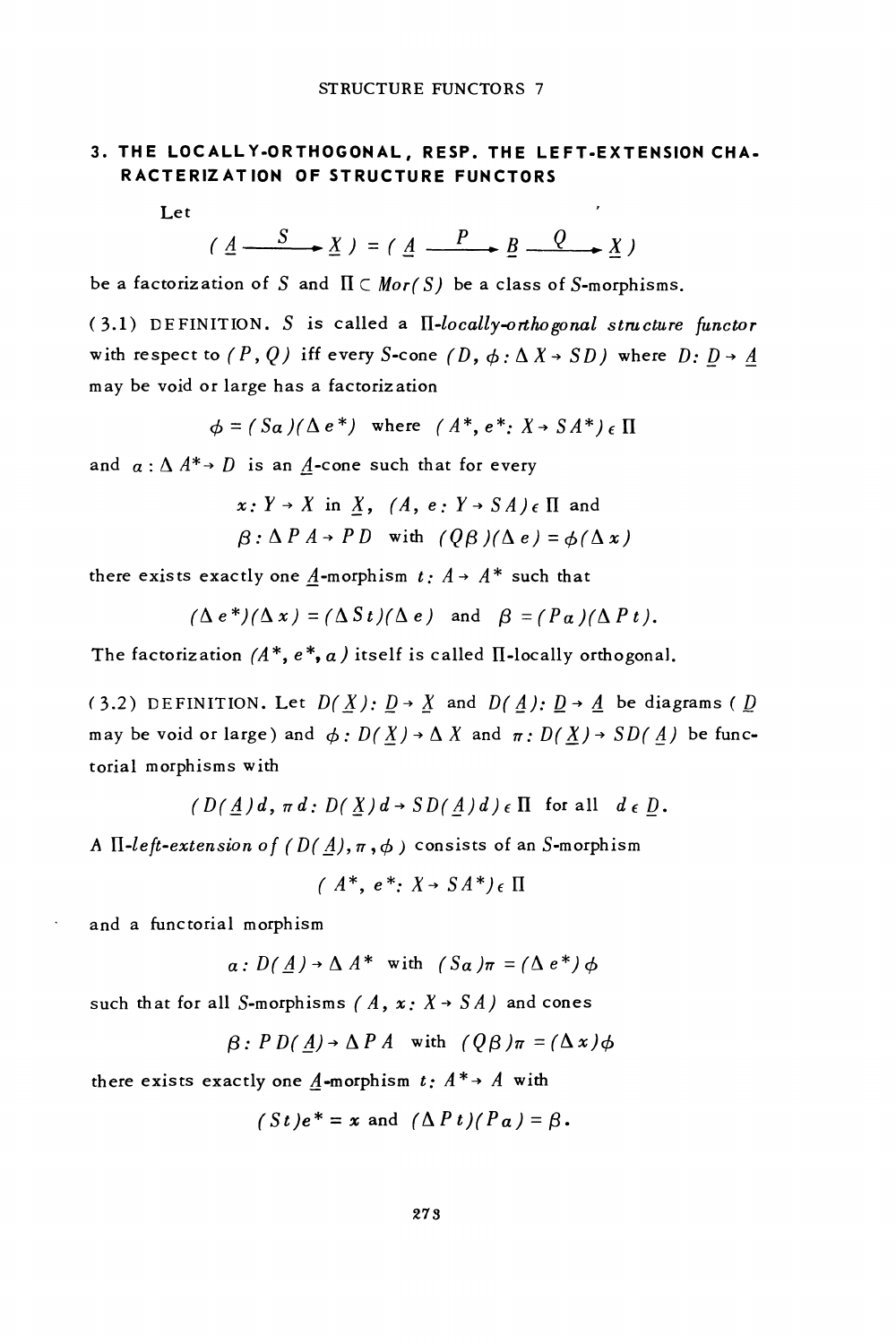S is called a II-left-extension structure functor (for  $(P, Q)$ ) iff, for all «double cones»  $(D(A), \pi, \phi)$  there exists a II-left-extension.

Applying again the generalized duality Theorem in [26] we obtain the following

(3.3) THEOREM (Duality theorem for left-extension structure functors). Let

$$
(\underline{A} \xrightarrow{S} \underline{X}) = (\underline{A} \xrightarrow{P} \underline{B} \xrightarrow{Q} \underline{X})
$$

be a factorization and  $\Pi \subset Mor(S)$  a class of S-morphisms. Then the fol $lowing$  assertions are equivalent:

(i) S is a  $\Pi$ -locally orthogonal structure functor (for  $(P, Q)$ ).

(ii) S is a  $\Pi$ -left-extension structure functor (for (P, Q)).

In the following we will always assume the following situation:

(1) The factorizations

$$
(\underline{A} \xrightarrow{S} \underline{X}) = (\underline{A} \xrightarrow{P} \underline{B} \xrightarrow{Q} \underline{X})
$$

in question have the property that  $P$  has a left-adjoint with unit  $\eta$ .

(2) The subclasses  $\Pi \subset Mor(S)$  in question are assumed to contain all morphisms  $Q_{\eta}(B)$ ,  $B \in B$ . <sup>1</sup>)

#### $(3.4)$  THEOREM. Let

$$
(\underline{A} \xrightarrow{S} \underline{X}) = (\underline{A} \xrightarrow{P} \underline{B} \xrightarrow{Q} \underline{X})
$$

be a factorization. Then the following assertions are equivalent:

- (i) S is a structure functor (for  $(P, Q)$ ).
- (ii) S is a Quot(S)-left-extension functor for  $(P, Q)$ .
- (iii) S is a  $\Pi$ -left-extension functor for  $\Pi \subset Mor(S)$ .
- (iv) S is a  $\Pi$ -left extension functor for  $\Pi \subset Epi(S)$ .

PROOF.  $(i) \rightarrow (ii)$ . Let

$$
(D(\underline{A}), SD(\underline{A}) \stackrel{\pi}{\longleftarrow} D(\underline{X}) \stackrel{\phi}{\longrightarrow} \Delta X)
$$

be a double cone with  $\pi$  being pointwise in  $\Pi$  where  $D(\Lambda): D \rightarrow \Lambda$  and  $D(\underline{X}): \underline{D} \rightarrow \underline{X}$ . Since  $\pi d \in \Pi = Quot(S)$  for all  $d \in \underline{D}$  there exist

<sup>1)</sup> If S is a structure functor, then P has a left adjoint and  $\Pi = Quot(S)$  always fulfills condition (2).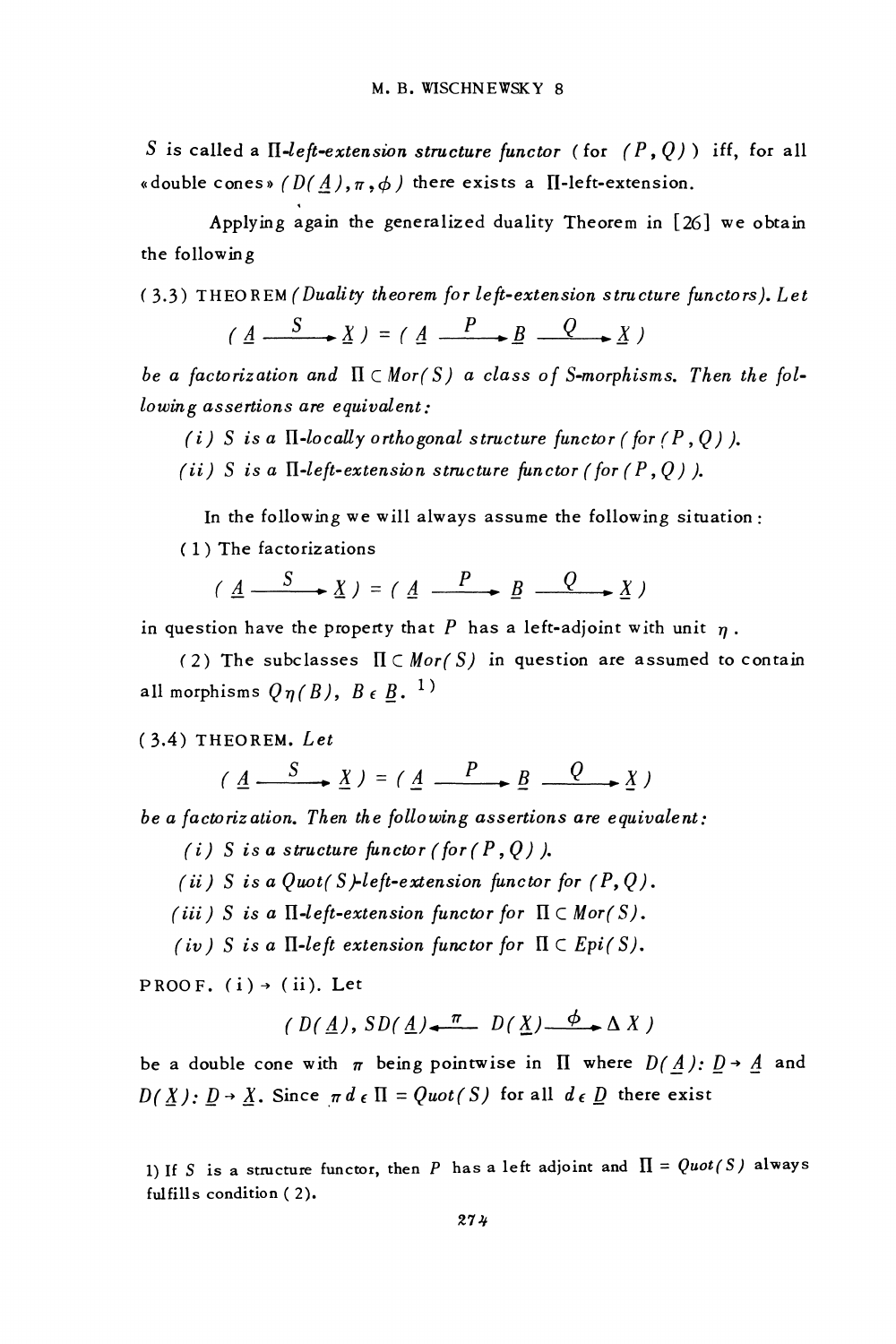$D_d$ :  $\underline{D} \rightarrow \underline{B}$ ,  $\beta_d$ :  $D_d \rightarrow \Delta P D(\underline{A})d$  and  $\phi_d$ :  $Q D_d \rightarrow \Delta D(\underline{X})d$ 

defining a semifinal extension with  $\oint \beta_d = (\Delta \pi d) \phi d$ . The Q-cocone  $Q D_d \rightarrow \Delta X$  has a semifinal extension

$$
(A_d, e_d: X \rightarrow SA_d), a_d: D_d \rightarrow \Delta P A
$$
.

This defines a discrete S-cone ( $e_d : \Delta X \rightarrow SA_d$ )<sub>d o</sub>n. The semifinal factorization delivers a  $Quot(S)$ -morphism (A, e:  $X \rightarrow SA$ ), and an A-cone  $a: D(A) \rightarrow \Delta A$  being the Quot(S)-left-extension looked for. The other implications are left to the reader.

#### 4. THE REPRESENTATION THEOREM FOR STRUCTURE FUNCTORS

(4.1) The « Canonical Factorization». Let

$$
(\underline{A} \xrightarrow{S} \underline{X}) = (\underline{A} \xrightarrow{P} \underline{B} \xrightarrow{Q} \underline{X})
$$

be a structure functor. I will construct a factorization of  $S$ :

$$
(\underline{A} \xrightarrow{S} \underline{X}) = (\underline{A} \xrightarrow{R} \underline{C} \xrightarrow{T} \underline{X})
$$

such that

(i)  $R: \underline{A} \rightarrow \underline{C}$  is a right-adjoint functor, and

(ii)  $T: C \rightarrow X$  is a topological functor.

The construction is given by the following datas:

(1) The objects of  $C$  are all S-morphisms (A, e:  $X \rightarrow SA$ ) in  $Quot(S)$ .

(2) A morphism  $(x, f)$ :  $(A, e)$  +  $(A', e')$  in C is a pair consisting of an X-morphism  $x: X \rightarrow X'$  and an A-morphism  $f: A \rightarrow A'$  such that

$$
e^{\prime}x=(Sf)e.
$$

(3) The functor  $T: C \rightarrow X$  is given by the assignments:

 $(A, e: X \rightarrow SA) \mapsto X, (x, f) \mapsto x.$ 

(4) The functor  $R: A \rightarrow C$  is given by the assignments

 $A \mapsto (A^*, e^*: SA \to SA^*)$ , where  $e^*: SA \to SA^*$  is the S-quotient of the identity  $id: SA \rightarrow SA$ ,

FIGURE 3  

$$
S A \xrightarrow{e^*} S A^* \xrightarrow{A^*} A^*
$$
  

$$
S A \xrightarrow{e^*} S A^* \xrightarrow{A^*} A^*
$$
  

$$
S A' \xrightarrow{e^{**}} S A^{**} \xrightarrow{A^{**}}
$$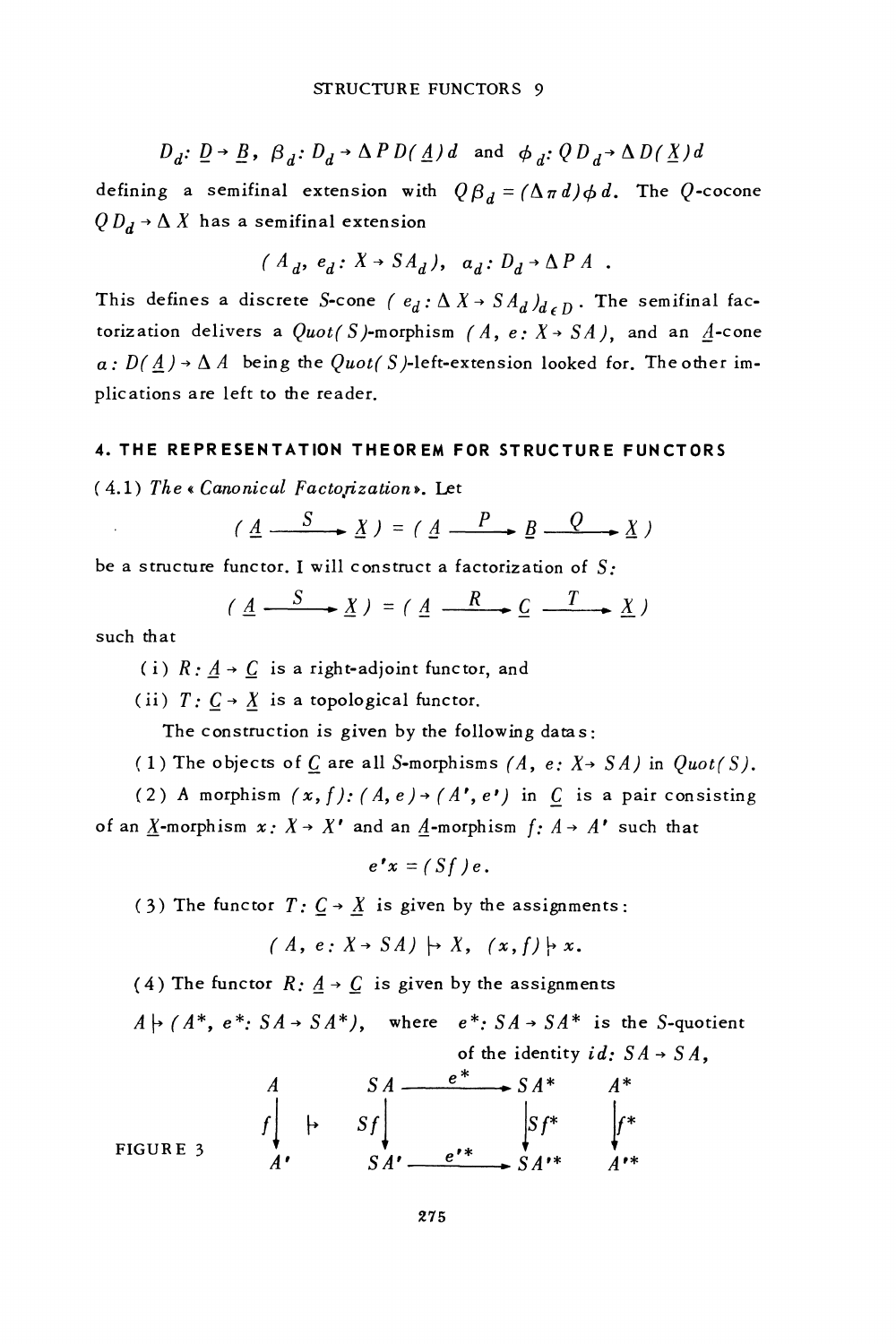where  $f^*$ :  $A^*$  +  $A^*$  is uniquely determined by the semifinal property of  $(A^*, e^*).$ 

(4.2) THEOREM (Representation Theorem for structure functors). Let S:  $\underline{A} \rightarrow \underline{X}$  be a functor. Then the following assertions are equivalent:

 $(i)$  S is a structure functor (with respect to a factorization

$$
(\underline{A} \xrightarrow{S} \underline{X}) = (\underline{A} \xrightarrow{P} \underline{B} \xrightarrow{Q} \underline{X})).
$$

 $(ii)$  There exists a factorization

$$
(\underline{A} \xrightarrow{S} \underline{X}) = (\underline{A} \xrightarrow{R} \underline{C} \xrightarrow{T} \underline{X})
$$

where  $R = right adjoint function and T = topological function.$ (iii) The canonical factorization

$$
(\underline{A} \xrightarrow{S} \underline{X}) = (\underline{A} \xrightarrow{R} \underline{C} \xrightarrow{T} \underline{X})
$$

 $fulfills (ii).$ 

PROOF. (i)  $\rightarrow$  (iii) Take the factorization  $S = TR$  in (4.1).

1) R has a left adjoint  $L: C \rightarrow A$ . L is given by the assignments

 $L: C \rightarrow A: (A, e) \rightarrow A, (x, f) \rightarrow f.$ 

Let  $(A, e)$  be a  $(P, Q)$ -quotient. Then there exists a P-morphism  $(A^*,$  $b: P A \rightarrow P A^*$ ) with

$$
RL(A, e) = RA = (A^*, Qb: SA \rightarrow SA^*).
$$

The semifinal property of  $(A, e)$  induces a unique  $\underline{A}$ -morphism

 $a: A \rightarrow A^*$  such that  $(Ob)e = (Sa)e$ .

Now the C-morphism  $(e, a)$ :  $(A, e) \rightarrow (A^*, Ob)$  is universal with respect to R. Let  $A' \in \underline{A}$  and  $(x, f) : (A, e) \rightarrow RA'$  be a  $\underline{C}$ -morphism. The universal property of  $RA' = (A'^*, Qb')$  implies an A-morphism  $a^*: A'^* \rightarrow A'$  such that  $(Sa^*)(Qb^*) = id$ . Then  $a^*f: L(A, e) = A \rightarrow A^*$  is the unique morphism with  $(R(a*f))/(e, a) = (x, f).$ 

2) T is topological. Let  $D: D \rightarrow C$  be a diagram and  $\phi: TD \rightarrow \Delta X$  be a  $T$ -cone over  $X \in \underline{X}$ . Let

$$
D(X) := TD: D \rightarrow X, \text{ resp. } D(\underline{A}) := L D: \underline{D} \rightarrow \underline{A}.
$$

Then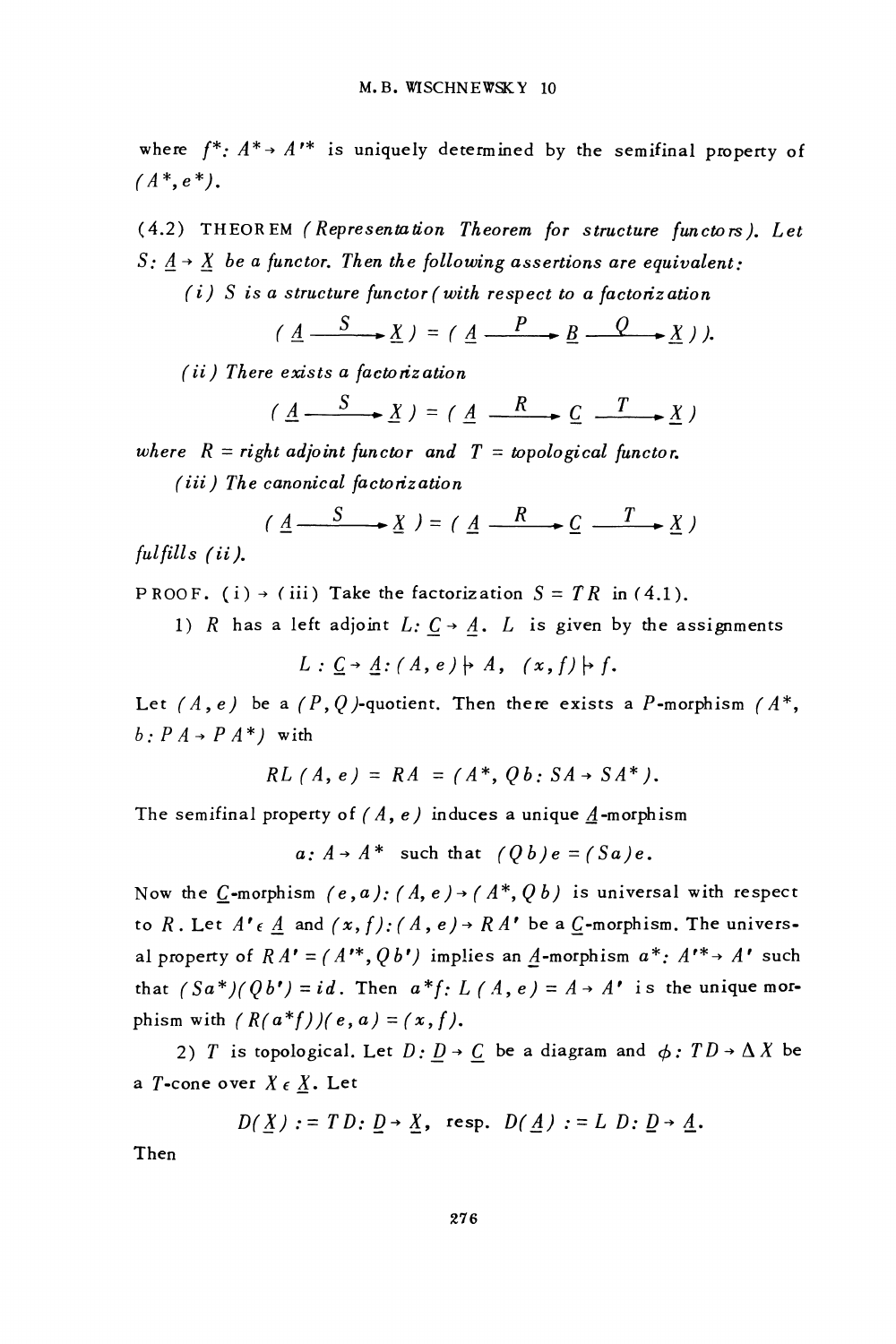$$
\pi d := e : D(\underline{X})d = T D d = T(A, e : X \rightarrow SA) \rightarrow SD(\underline{A})d = SA
$$

defines a functorial morphism  $\pi: D(X) \rightarrow SD(A)$  being pointwise in Quot(S). Hence there exist a functorial morphism  $\alpha : D(\underline{A}) \rightarrow \Delta A^*$  and  $(A, e^*: X \rightarrow S A^*) \in Quot(S)$  forming a  $Quot(S)$ -left-extension of the double cone  $(\pi, \phi)$ . Then  $(a, \phi)$ :  $D \rightarrow \Delta/A$ , e) is the final structure induced by  $\phi$ .

 $(i) \rightarrow (i)$  follows immediately from  $(1.4)$ .  $(iii) \rightarrow (ii)$  is trivial.

If  $P = Id$  then obviously R is a full embedding. Hence we obtain the important

 $(4.3)$  COROLLARY (Tholen & Wischnewsky [20, 25], Representation Theorem for semitopological functors). Let S:  $\underline{A} \rightarrow \underline{X}$  be a functor. Then there are equivalent:

 $(i)$  S is semitopological.

(ii) S is a full reflective restriction of a topological functor.

By dualizing we obtain

(4.4) THEOREM (Representation Theorem for co-structure functors). Let S:  $A \rightarrow X$  be a functor. Then there are equivalent:

 $(i)$  S is a co-structure functor.

(ii) There exists a factorization

$$
(\underline{A} \xrightarrow{S} \underline{X}) = (\underline{A} \xrightarrow{L} \underline{C} \xrightarrow{T} \underline{X})
$$

where  $L = left adjoint function and T = topological functor.$ (iii) The « dual» canonical factorization of S fulfills (ii).

#### 5. CHARACTERIZATION AND EXISTENCE THEOREMS FOR STRUC-**TURE FUNCTORS**

The results of this paragraph show that a functor is a structure functor iff certain colimits or limits exist. This is in some sense astonishing for the special instance of monadic functors since Adamek gave an example of a non-cocomplete Eilenberg-Moore category over a cocomplete base cate gory  $[1]$ . The theorems here show that nevertheless certain (even large) colimits do exist in every Eilenberg-Moore category. The charac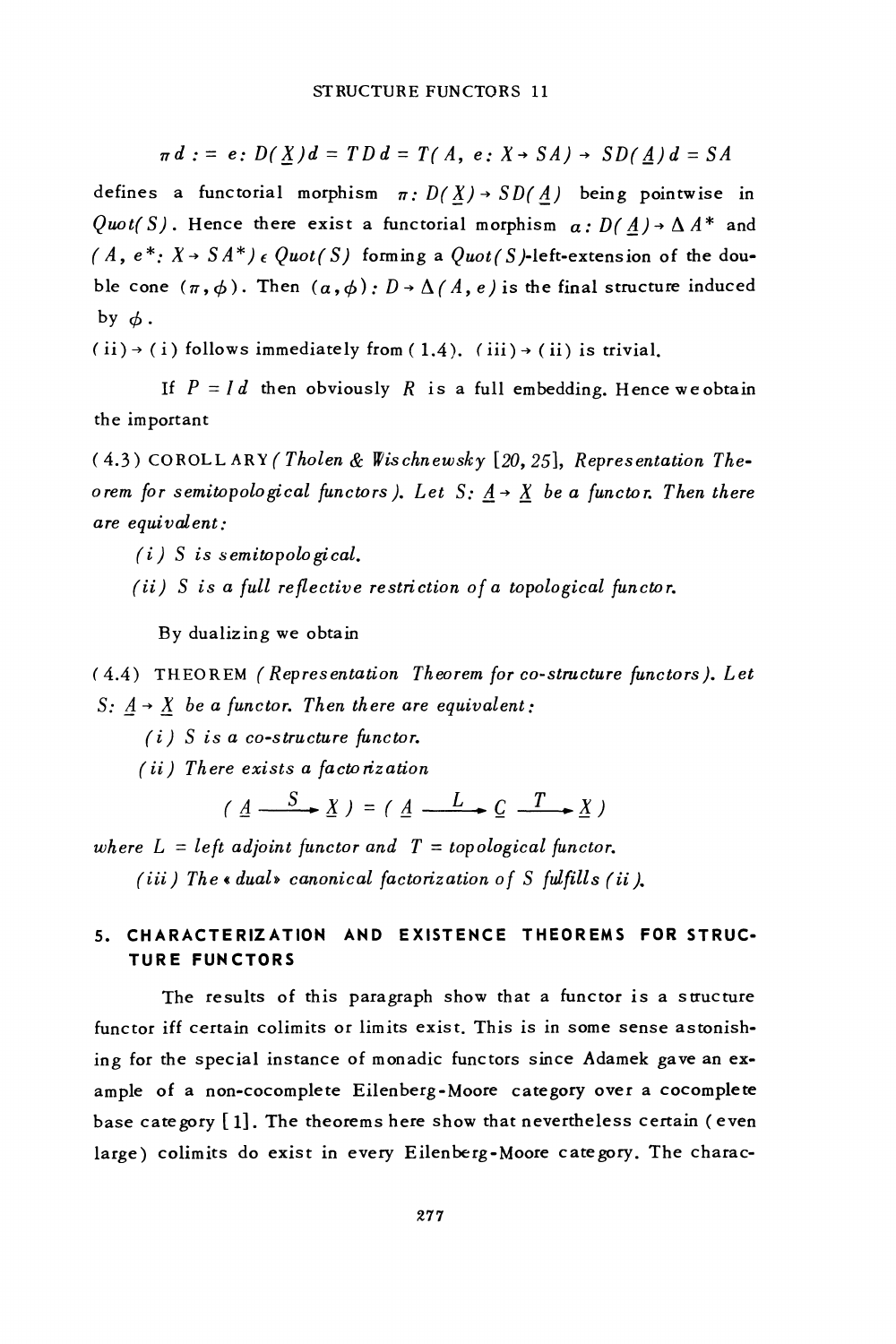terization of structure functors by certain «limits» was not known even in the case of semitopological functors. Finally one should mention that these results here give new formal existence criteria for left-adjoints.

Let

$$
(\underline{A} \xrightarrow{S} \underline{X}) = (\underline{A} \xrightarrow{P} \underline{B} \xrightarrow{Q} \underline{X})
$$

be a factorization of the functor S and  $\Pi \subset Mor(S)$ .

(5.1) DEFINITION. 1) Given

 $(A, SA \xrightarrow{e} Y \xrightarrow{x} X)$  with  $(A, e: Y \rightarrow SA) \in \Pi$ .

a II-left-extension of  $(A, e, x)$  is called a II-semi-pushout of  $(A, e, x)$ (relative to  $(P, Q)$ ).

2) Given a discrete functorial morphism

$$
(A_i, e_i: X \rightarrow SA_i)_{i \in I}
$$

being pointwise in  $\Pi$ , a  $\Pi$ -left-extension of  $(A_i, e_i)_{i \in I}$  is called a  $\Pi$ multiple pushout of  $(A_i, e_i)_{i \in I}$  (relative to  $(P, Q)$ ).

3) S is called II-cocomplete (with respect to  $(P, Q)$ ) if every chain  $(A, e, x)$  (as in 1) has a II-semi-pushout and if every discrete functorial chain  $(A_i, e_i)_{i \in I}$  being pointwise in  $\Pi$  has a  $\Pi$ -multiple pushout.

 $(5.2)$  DEFINITION. S is called  $\Pi$ -locally orthogonal complete (or just  $\Pi$ -complete if there is no confusion) if:

1) Every S-morphism  $(A, x: X \rightarrow SA)$  has a II-locally orthogonal factorization, and

2) Every discrete S-cone  $(A_i, e_i; X \rightarrow SA_i)_{i \in I}$  being pointwise in II has a II-locally orthogonal factorization.

(5.3) LEMMA. If S is  $\Pi$ -complete or  $\Pi$ -cocomplete, then  $\Pi \subset Epi(S)$ .

PROOF. This is proved in the usual way with the Cantor's diagonalization principle  $[4]$ .

(5.4) THEOREM (Characterization and existence Theorem for structure functors). Let

$$
(A \xrightarrow{S} X) = (A \xrightarrow{P} B \xrightarrow{Q} X)
$$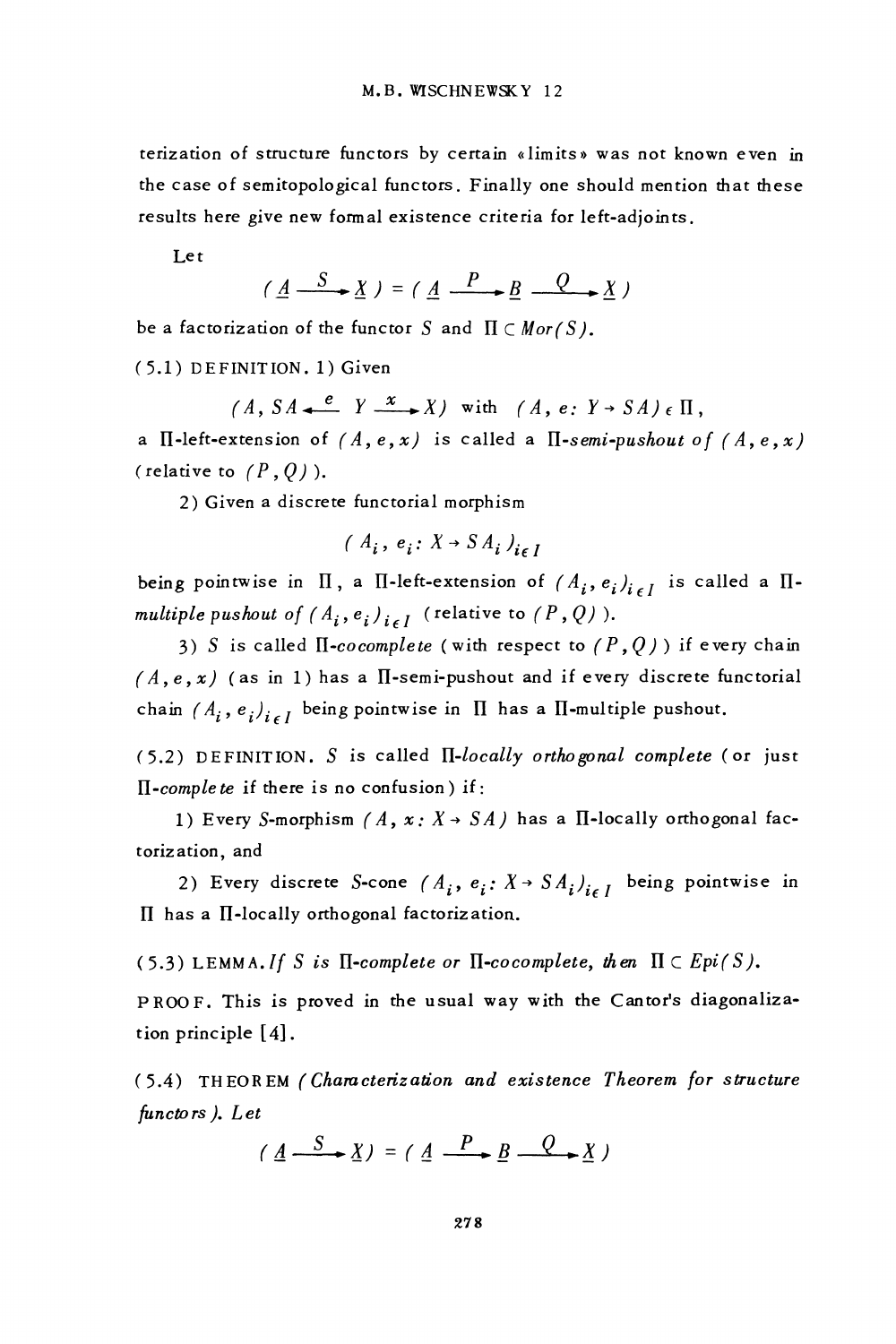be a factorization and  $\Pi \subset Mor(S)$ . The following assertions are equi $value$ 

 $(i)$  S is a structure functor.

- $(ii)$  S is  $\Pi$ -complete.
- $(iii)$  S is  $\Pi$ -cocomplete.

PROOF. From the results in Section 3 follows that we have only to prove the implications (ii)  $\rightarrow$  (i) and (iii)  $\rightarrow$  (i).

1) (ii)  $\rightarrow$  (i). Let

 $D(A): D \rightarrow A$ ,  $D(X): D \rightarrow X$ ,  $\phi: D(X) \rightarrow \Delta X$  and  $\pi: D(X) \rightarrow SD(A)$ , where  $\pi$  is pointwise in  $\Pi$ , be given. Consider the class of all factorizations of the double cone  $(\pi, \phi)$ , i.e., all

$$
(A_i, e_i: X \rightarrow SA_i) \in \Pi
$$
 and  $a_i: D \rightarrow \Delta A_i$  with  $(Sa_i) \pi = (\Delta e_i) \phi$ .

The II-locally orthogonal factorization of the cone  $(A_i, e_i; X \rightarrow SA_i)_{i \in I}$ delivers a II-object (A\*,  $e^*$ :  $X \rightarrow SA^*$ ) and  $\underline{A}$ -morphisms  $a_i$ :  $A^* \rightarrow A_i$  with  $e_i = (Sa_i)e^*$ . Hence we obtain a unique functorial morphism

$$
\beta: D \to \Delta A^* \quad \text{with} \quad (S\beta)\pi = (\Delta e^*) \phi.
$$

Let now  $(A, x: X \rightarrow SA)$  be an arbitrary S-morphism and  $y: PD(\underline{A}) \rightarrow \Delta PA$ be a functorial morphism with  $(\Delta x) \phi = (\mathcal{Q}_y) \pi$ . Let  $x = (Sf)e$  be the IIlocally orthogonal factorization of x where  $(A', e: X \rightarrow SA') \in \Pi$ . This induces a functorial morphism

$$
\delta: D(A) \to \Delta A' \quad \text{with} \quad (S\delta)\pi = (\Delta e')\phi.
$$

Hence there exists an index  $i$  with

$$
e' = e_i \quad \text{and} \quad a_i = \delta.
$$

Then  $t = f_a a_i$ :  $A^* \rightarrow A$  is the unique morphism looked for. Hence S is a II-left extension structure functor and thus a structure functor.

2) (iii)  $\rightarrow$  (i). This is proved in an analogous way. One starts with the class of all factorizations

$$
\phi = (Sa_i) \Delta e_i \text{ with } (A_i, e_i: X \rightarrow SA) \in \Pi \text{ and } a_i: \Delta A_i \rightarrow D,
$$

 $D: \underline{D} \rightarrow \underline{A}$ , of a given functorial morphism  $\phi: \Delta X \rightarrow SD$ . Then take the II-multiple pushout of  $(A_i, e_i: X \rightarrow SA_i)$ . This induces a factorization of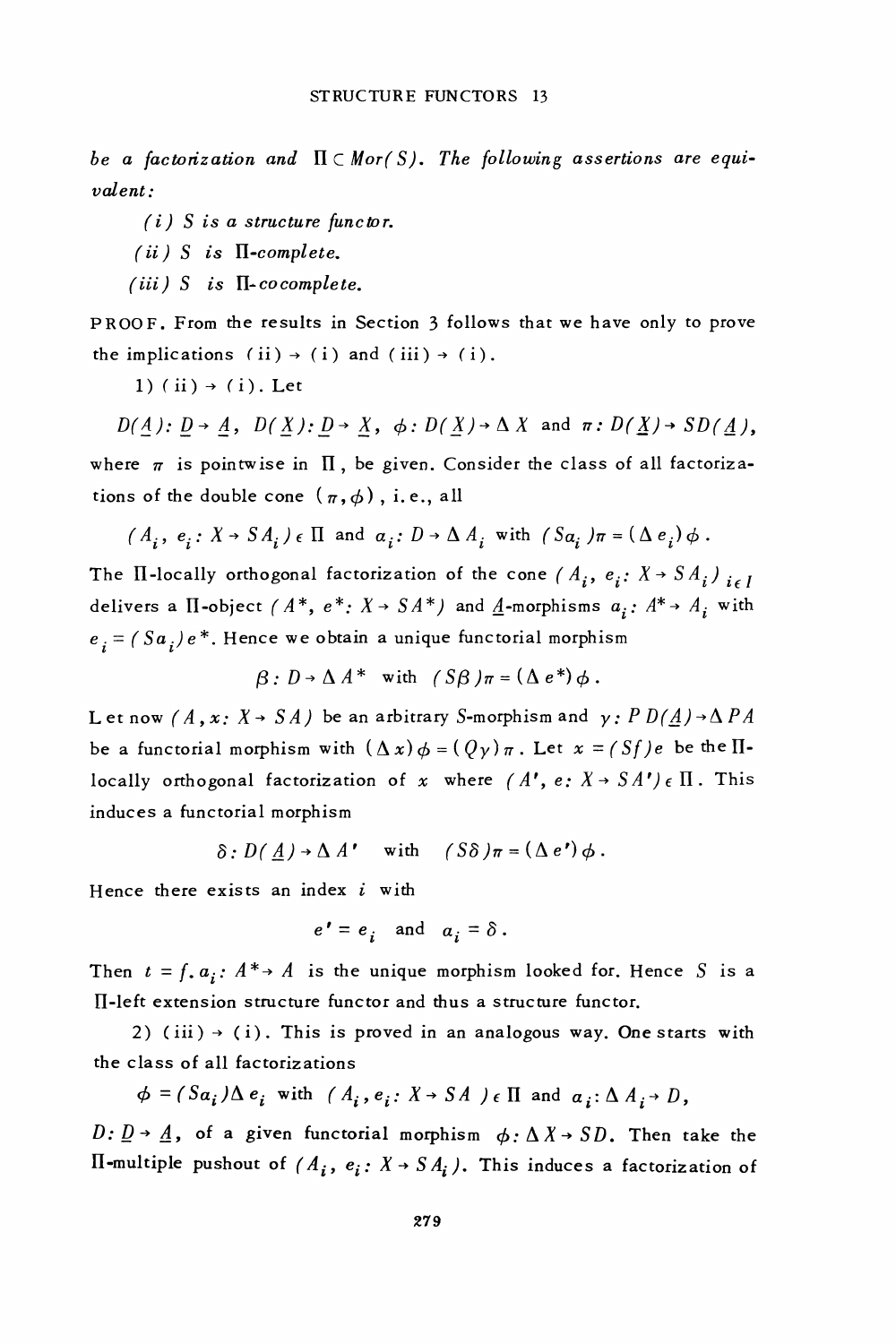$\phi = (S_{\alpha})(\Delta e)$  which turns out to be II-locally orthogonal.

Theorem (5.4) has several important corollaries of which I will state here just two of them.  $\cdot$ 

(5.5) COROLLARY. Let  $S: A \rightarrow X$  be a functor. Then there are equivalent:  $(i)$  S is semitopological.

(ii) S is  $\Pi$ -complete (for ( $Id, S$ )).

(iii) S is  $\Pi$ -cocomplete (for (1d, S)).

The equivalence (i)  $\le$  > (iii) was first proved by Tholen [20]. The equivalence (i)  $\iff$  (ii) is new.

(5.6) COROLLARY (Tholen [20]). The following assertions are equivalent for a category  $A$ :

(i)  $\underline{A}$  is a locally orthogonal ( $\Pi$ , Mono-Cone( $\underline{A}$ ))-category.

(ii) a)  $\underline{A}$  is  $\Pi$ -cocomplete or  $\Pi$ -complete.

 $b)$  A has coequalizers.

 $c$ )  $\overline{a}$  is closed under composition with extremal epimorphisms from the left.

If  $\Pi$  is closed under composition, then  $\underline{A}$  is an orthogonal ( $\Pi$ , Mono-Cone( $\underline{A}$ ) )-category.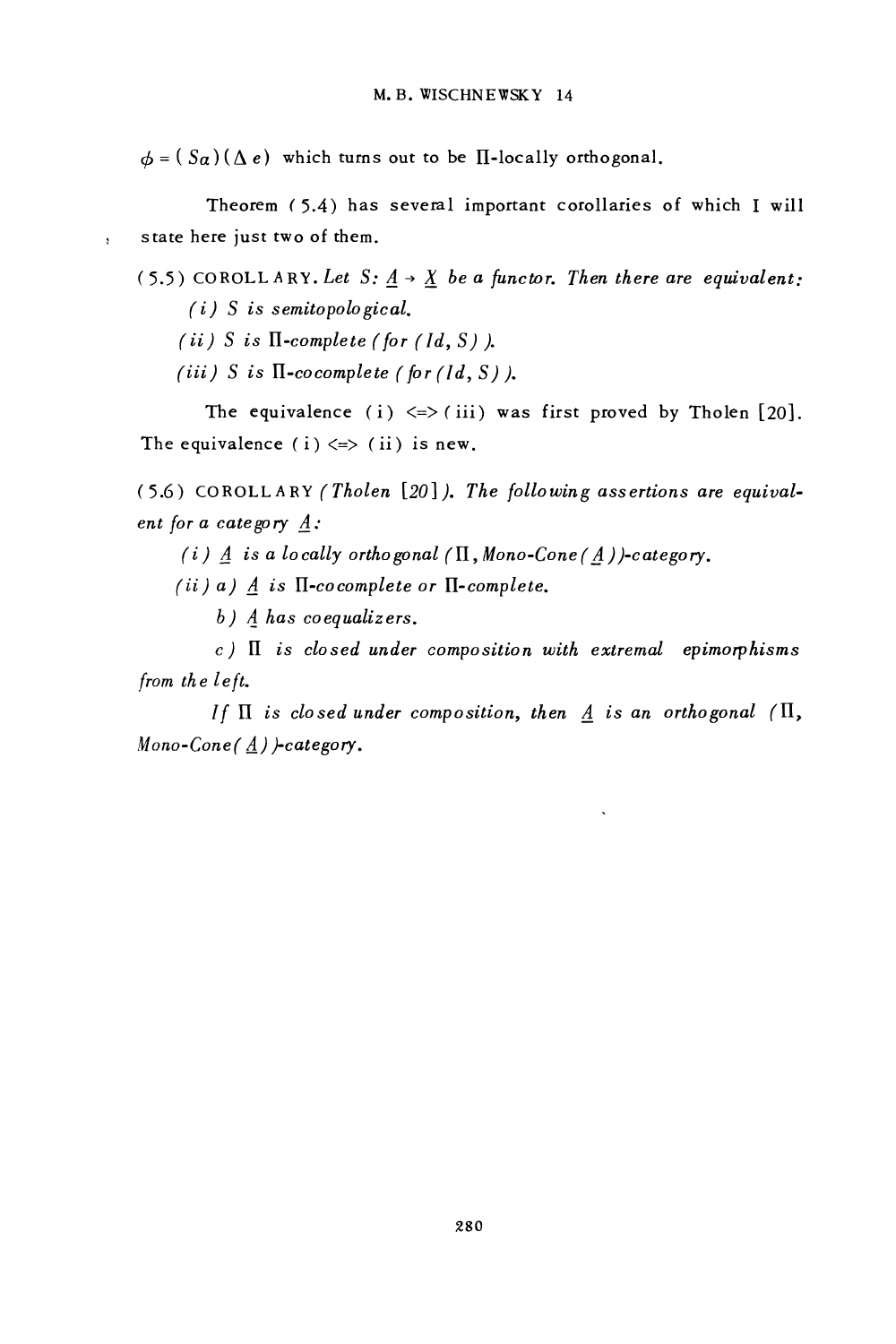#### **REFERENCES**

- 1. ADAMEK, J., Colimits of algebras revisited, Bull, Austral, Math. Soc. 17 (1977),  $433 - 450.$
- 2. ADAMEK, J., HERRLICH, H. & STRECKER, G., The structure of initial completions, Cahiers Topo. et Géom. Diff. XX-4 (1979), 333-352.
- 3. ADAMEK, J., HERRLICH, H. & STRECKER, G., Least and largest initial completions, Comment. Math. Univ. Carolinae 20 (1979), 43-77.
- 4. BORGER, R. & THOLEN, W., Cantors Diagonalprinzip für Kategorien, Math. Z. 160 (1978), 135 - 138.
- 5. BORGER, R. & THOLEN, W., Remarks on topologically algebraic functors, Cahiers Topo. et Géom. Diff. XX-2(1979), 155-177.
- 6. EHRESMANN, C., Structures quasi-quotients, Math. Ann. 171 (1967), 293-363.
- 7. EHRESMANN, A. & C., Categories of sketched structures, Cahiers Topo. et Géom. Diff. XIII-2(1972), 105-214.
- 8. GABRIEL, P. & ULMER, F., Lokal präsentierbare Kategorien, Lecture Notes in Math. 221, Springer (1971).
- 9. GREVE, G., Lifting closed and monoidal structures along semitopological functors, Lecture Notes in Math. 719, Springer (1979), 74-84.
- 10. HERRLICH, H., Topological functors, Gen. Topo. and Appl. 4 (1974), 125-142.
- 11. HERRLICH, H., Initial completions, Math. Z. 150 (1976), 101-110.
- 12. HERRLICH, H. & STRECKER, G., Semi-universal maps and universal completions, Pacific J. Math.
- 13. HERRLICH, H., NAKAGAWA, R., STRECKER, G. & TITCOMB, T., Equivalence of semitopological and topologically-algebraic functors, Canad. J. Math. 32  $(1980)$ , 34 - 39.
- 14. HOFFMANN, R.-E., Semi-identifying lifts and a generalization of the duality theorem for topological functors, Math. Nachr. 14 (1976), 295-307.
- 15. HOFFMANN, R.-E., Topological functors admitting generalized Cauchy-completions. Lecture Notes in Math. 540, Springer (1976), 286-344.
- 16. HONG, Y.H., Studies on categories of universal topological algebras, Thesis, MacMaster University, Hamilton, 1974.
- 17. PUMPLUN, D., Initial morphisms and monomorphisms, Seminarberichte Fernuniv. Hagen 7 (1980), 183-217.
- 18. STREET, R., THOLEN, W., WISCHNEWSKY, M.B. & WOLFF, H., Semitopological functors III: Lifting of monads and adjoint functors, J. Pure and Appl. Algebra 16 (1980), 299 - 314.
- 19. THOLEN, W., On Wyler's taut lift-theorem, Gen. Topo. and Appl. 8 (1978),